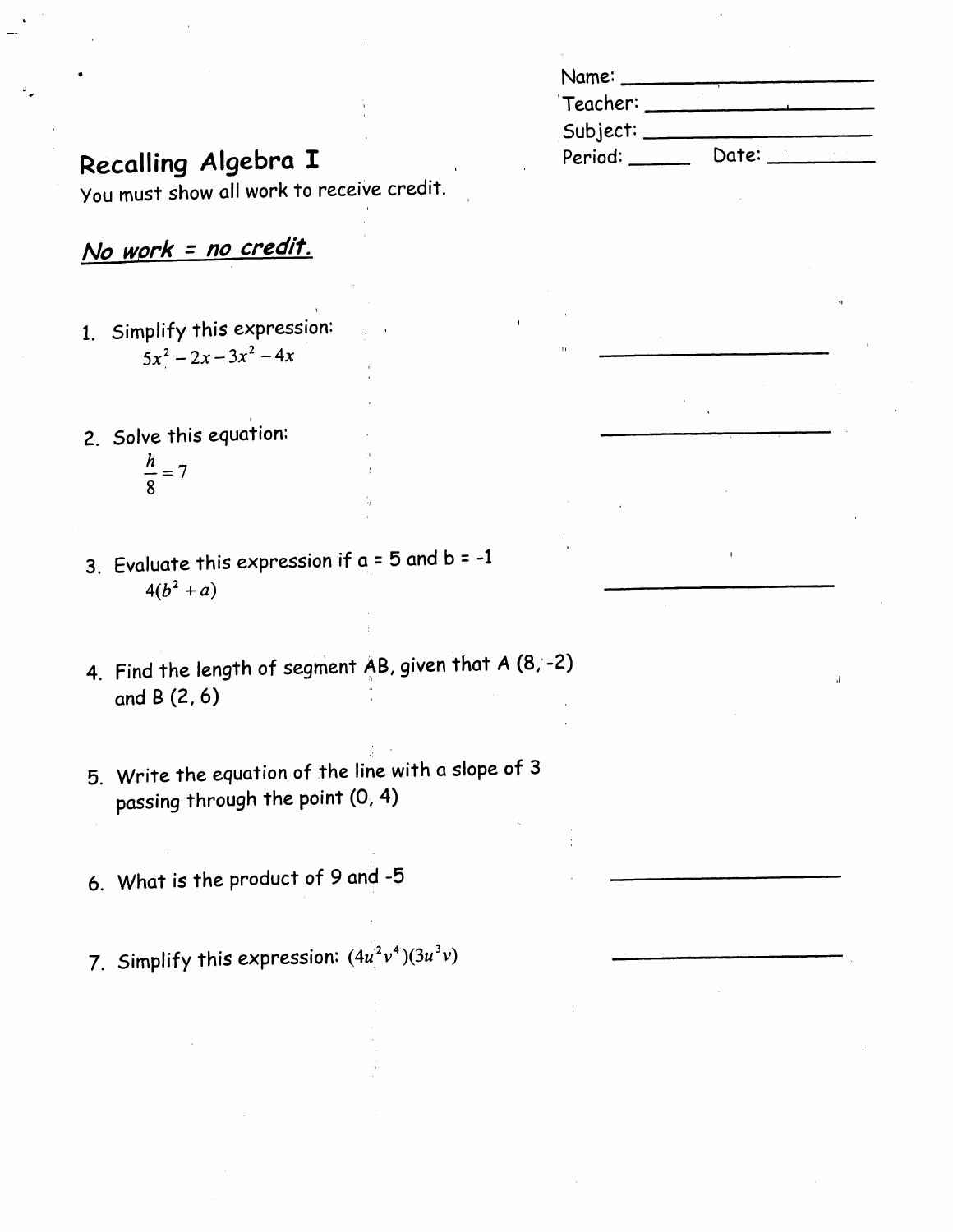

## 8. Find the slope of the line pictured below:

9. What is the value of  $x$  in this equation:  $3(x-2)-4(2+3x)=x+10$ 

10. Circle the shape(s) that is not a parallelogram:







11. Simplify this expression:

$$
\frac{6y^2}{14xy} \times \frac{7xy}{4x^2}
$$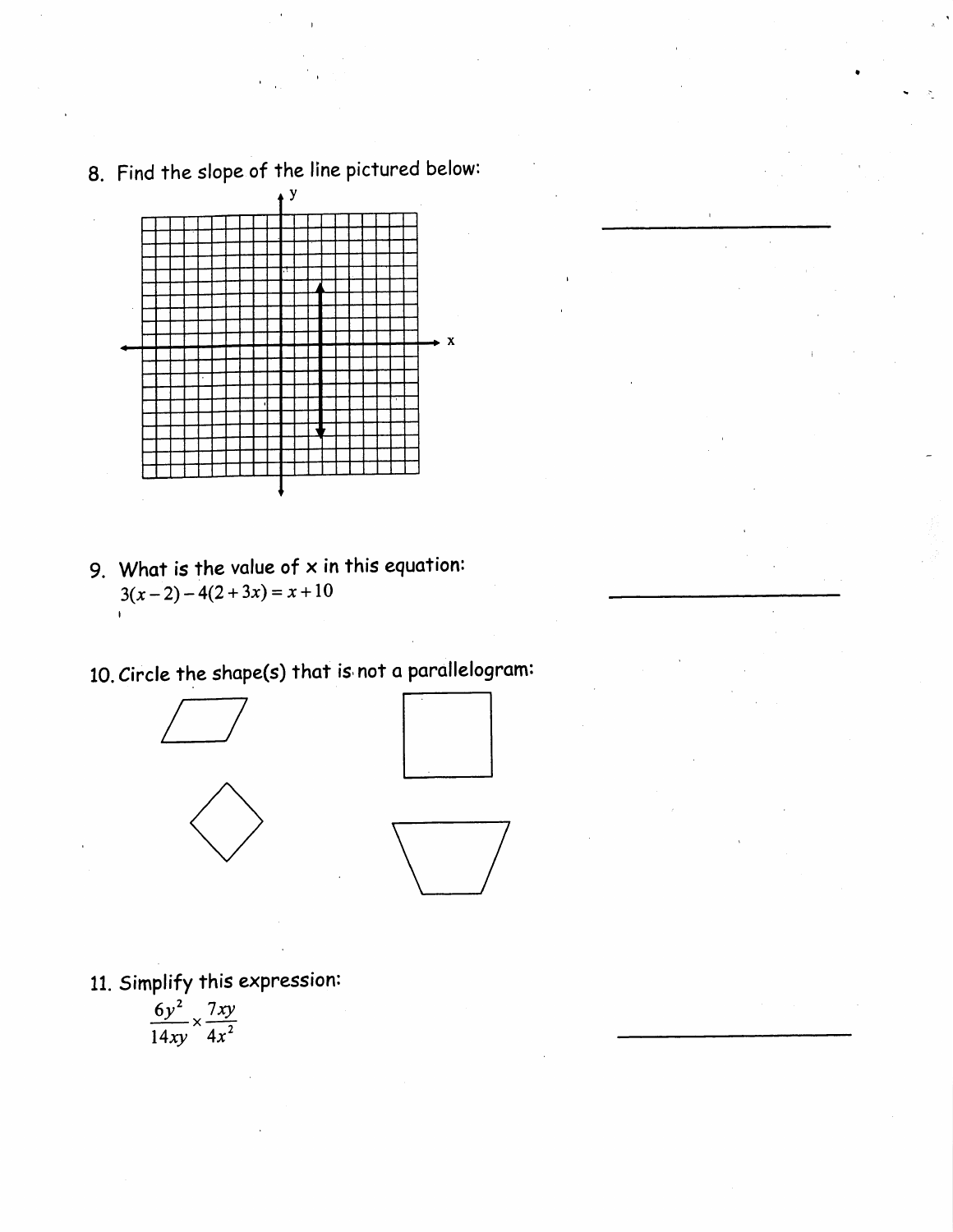12. The equation  $3y+7x=4$  best describes which of the

following:

- Point  $\ddot{\phantom{a}}$
- Parabola
- Line
- Circle

Explain your reasoning

- 13. Simplify this expression:  $\sqrt{5} \times \sqrt{10}$
- 14. Find the midpoint of this segment: The endpoints are at  $(-3, 6)$  and  $(2, 5)$



- 15. Simplify this expression:  $(4-5x)(3+25x)$
- 16. Solve this equation for  $x$ :  $5 + (3^2 - 4) + 6 \times 3 = x$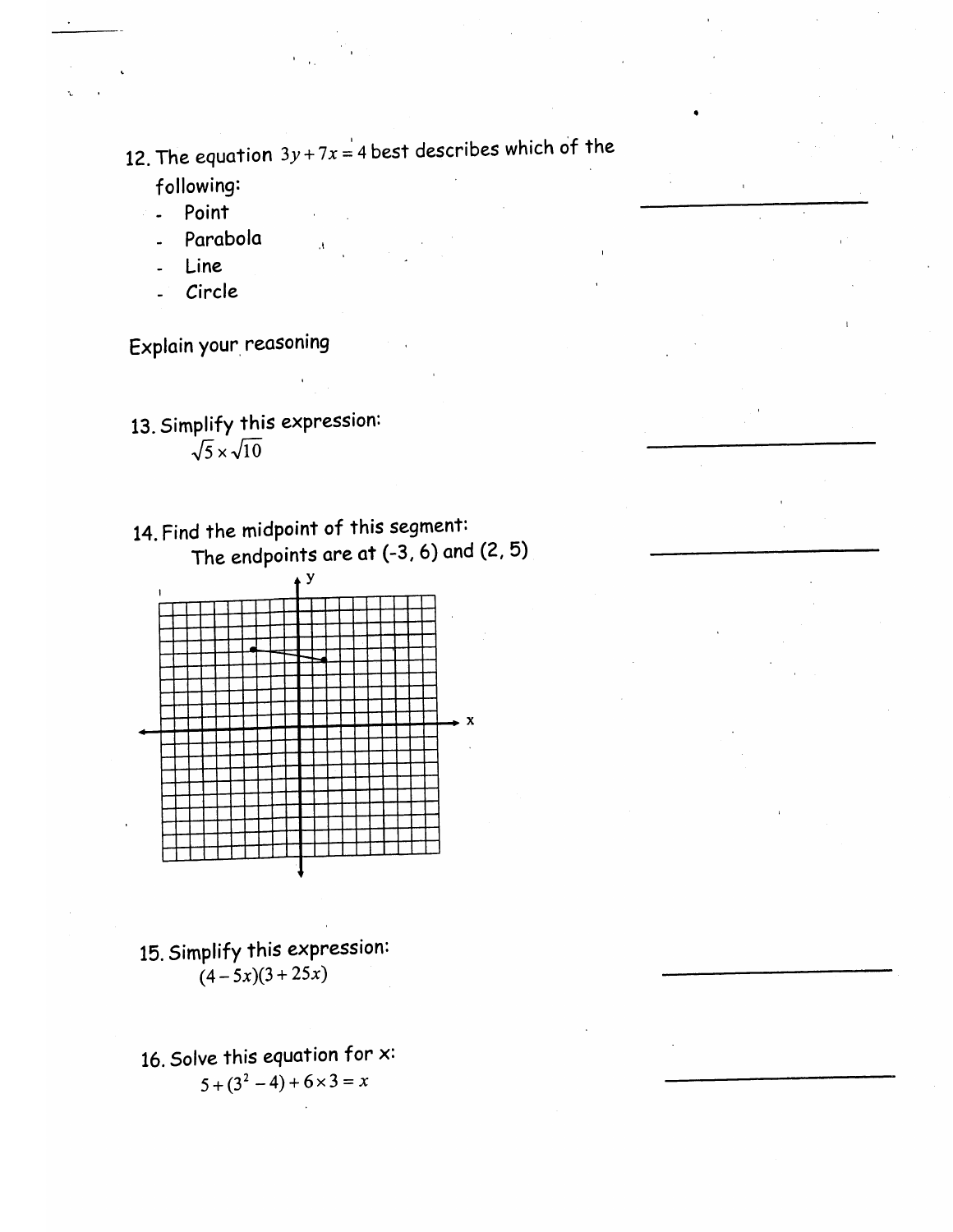$\frac{1}{2}$  17. Solve for x by factoring:

 $x^2 + 3x = 4$ 

18. On this graph, draw and label point A at (-3, 2):



19. Solve for  $x: |4-9=x|$ 

20. Between what two numbers is  $x$  in this right



- 21. Find the sum of 37.428 and 52.879. Round your answer to the nearest hundredth.
- 22. Write the equation of the line perpendicular to the line  $y = -3x + 5$  and passing through the point (0, 4)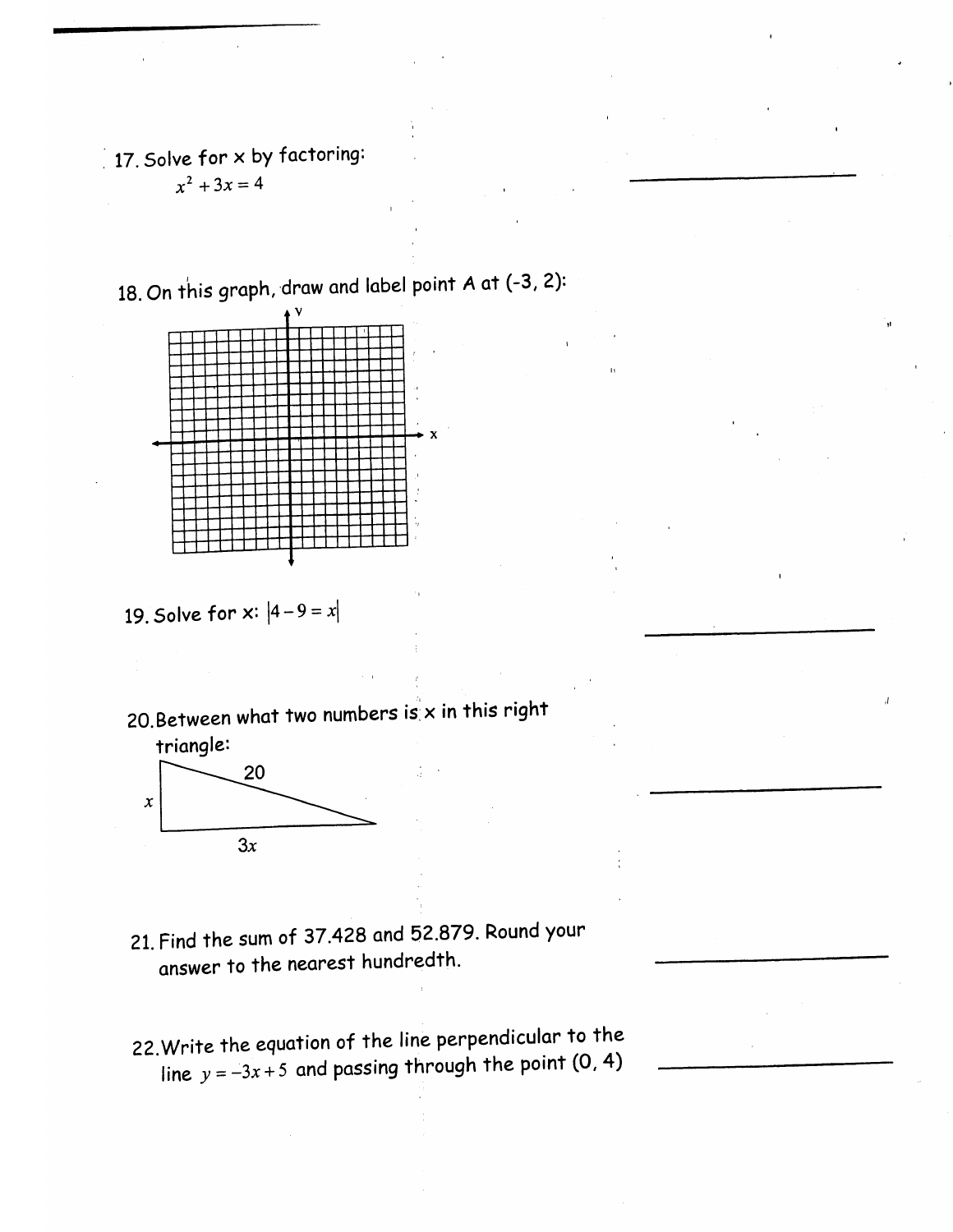- 23. One leg of a right triangle is 8 cm and the hypotenuse is 17 cm. How long is the other leg?
- 24. Write the equation of line AC, passing through A (2, 3) and  $C(4, 5)$

25.0n this grid, graph the line  $y = \frac{2}{3}x - 2$ 



26. Find at least one solution of  $x^2 - 4x = 12$ 

27. Write the equation of the line shown here: